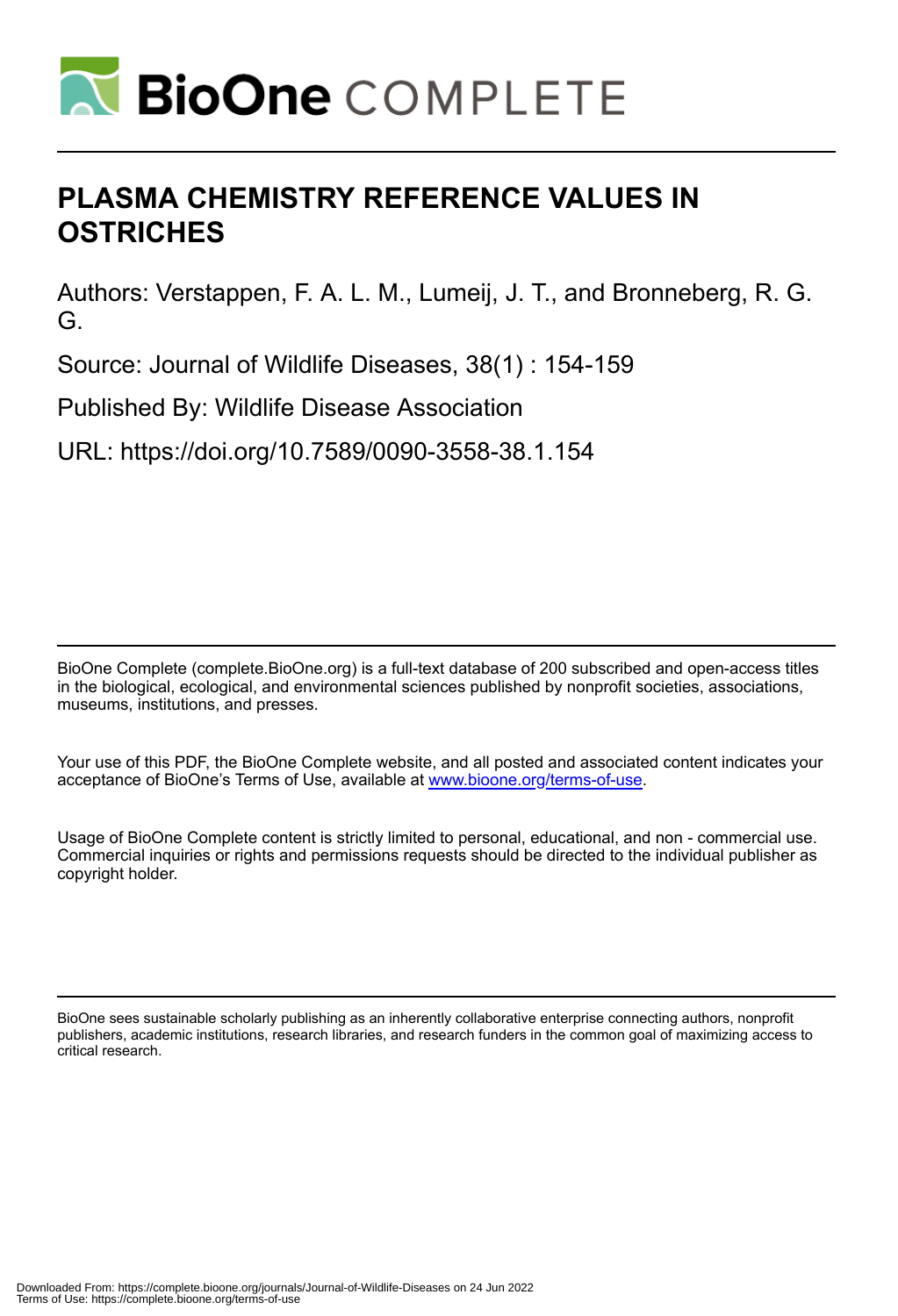# **PLASMA CHEMISTRY REFERENCE VALUES IN OSTRICHES**

# **F. A. L. M. Verstappen,**<sup>1</sup> **J. T. Lumeij,**1,3 **and R. G. G. Bronneberg**<sup>2</sup>

<sup>1</sup> Division of Avian and Exotic Animal Medicine, Department of Clinical Sciences of Companion Animals, Utrecht University, Yalelaan 8, 3584 CM Utrecht, The Netherlands

ABSTRACT: Reference values for 18 plasma chemical variables in blue neck ostriches (*Struthio*  $camelus$  australis,  $n = 60$ , age  $24-36$  mo) were established for use in veterinary clinical practice using nonparametric statistics. The following values were established for the percentiles  $P_{2.5}$  and *P*97.5: sodium 147–157 mmol/L, calcium 2.4–4.8 mmol/L, inorganic phosphate 1.3–2.3 mmol/L, chloride 94–105 mmol/L, glucose 10.3–13.7 mmol/L, urea 0.5–0.8 mmol/L, uric acid 351–649 μmol/L, bile acids 8–33 μmol/L, total protein 39–56 g/L, albumin-globulin ratio 0.45–0.59, osmolality 304–330 mOsm/kg, alkaline phosphate 69–217 IU/L, aspartate aminotransferase 243– 418 IU/L, gamma-glutamyltransferase 0–1 IU/L, creatine kinase 1648–4894 IU/L, glutamate dehydrogenase 8–17 IU/L, and lactate dehydrogenase 860–2236 IU/L. The plasma calcium concentration was significantly  $(P < 0.001; r = 0.74)$  related to the total protein concentration and an adjustment-formula for calcium was derived: adjusted Ca  $(mmol/L) = Ca (mmol/L) - 0.09$ TP  $(g/L)$  + 4.4. The influence of blood sample treatment on the plasma potassium concentration as seen in other avian species was demonstrated in a separate experiment, emphasizing the need to separate plasma and cells immediately after collection in avian blood samples.

*Key words:* Ostrich, plasma chemistry reference value, potassium concentration, sample treatment, *Struthio camelus australis.*

# **INTRODUCTION**

Ostriches are widely kept in zoos and private collections and are important as farm animals. Individual animals, especially breeding birds, have a high economic value and hence diagnosis and treatment of disease in individual animals is often requested. Interpretation of results of plasma chemistry in a particular species can only be achieved if reference values of that species, preferably established by the same methods, are available. Plasma chemistry reference values have been documented in ostriches, but either the number of sampled birds was statistically very small (Palomeque et al., 1991; Levy et al., 1989), the birds had not reached reproductive age (Van Heerden, 1985), or the age of the sampled birds varied greatly (Levy et al., 1989; Okothie-Eboh et al., 1992). In one study (Mushi et al., 1998) samples were collected in serum tubes which is not the preferred method in birds (Lumeij, 1997). Moreover, neither the influence of total protein on calcium concentration, nor the effect of blood sample treatment on potassium concentration was investigated in

the publications mentioned. Selection of variables was based on previously established usefulness in other avian species (Lumeij and Overduin, 1990). The aim of this study was to establish plasma chemistry reference values of ostriches in the reproductive age for use in clinical avian practice.

# **MATERIALS AND METHODS**

#### **General plasma chemistry**

Sixty apparently healthy 24 to 36-mo-old ostriches (20 males and 40 females) were sampled to establish plasma chemical reference values. The samples were taken from *Struthio camelus australis,* the most commonly kept subspecies outside the Republic of South Africa (Arts et al., 1995).

Ostriches were housed under identical conditions as one group for more than 8 mo. The diet was a mixture of a commercial ostrich pellet, 2 kg/bird/day (Struvo®, Kasper Faunafood, Veenwoude, The Netherlands) and alfalfa hay *ad libitum.* The diet was supplemented with vitamins and minerals (Totalin®, Virbac Nederland B.V., Barneveld, The Netherlands) and crushed bones. Water was provided *ad libitum.* Blood samples were taken from the jugular vein (Arts et al., 1995) and collected in heparinized vacuum tubes (lithium heparin). The samples were immediately placed in melting

<sup>2</sup> Private Practice, Zeist, The Netherlands

<sup>3</sup> Corresponding author (e-mail: J.T.Lumeij@vet.uu.nl)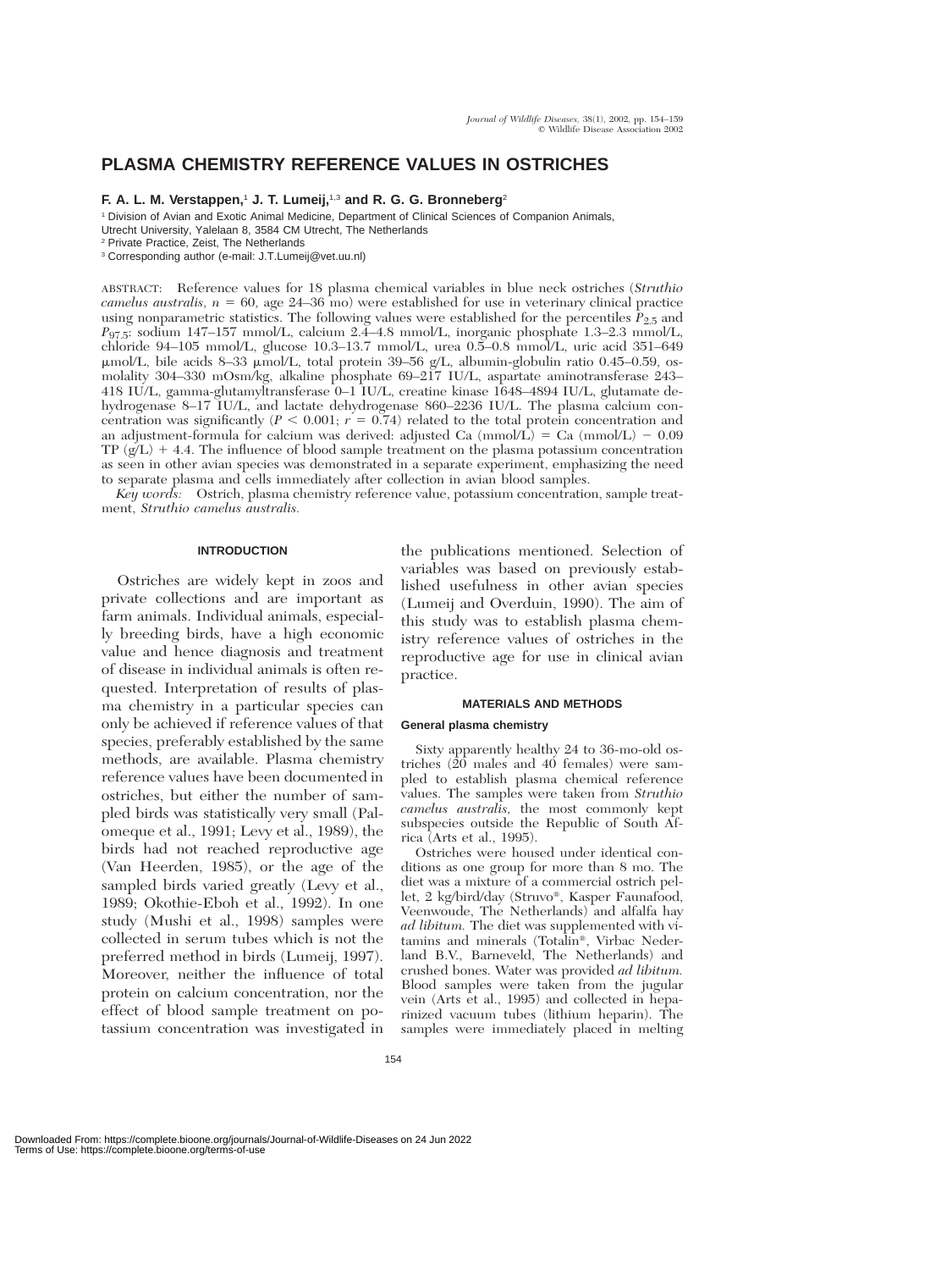|                  | Unit        | $P_{2.5} - P_{97.5}$ <sup>a</sup>      | Mean  | SD <sup>b</sup> | Median   | Range        | $CV (\%)^c$ |
|------------------|-------------|----------------------------------------|-------|-----------------|----------|--------------|-------------|
| Sodium           | mmol/L      | $147 - 157$                            | 152.5 | 3.9             | 152      | 143-164      | 1.9         |
| Calcium          | mmol/L      | $2.4 - 4.8$ $(2.8 - 4.7)$ <sup>d</sup> | 3.2   | 0.7             | 3.0      | $2.3 - 5.4$  | 1.3         |
| Phosphate        | mmol/L      | $1.3 - 2.3$                            | 1.75  | 0.31            | 1.7      | $1.1 - 2.4$  | 4.9         |
| Chloride         | mmol/L      | $94 - 105$                             | 100   | $\overline{4}$  | 100      | 87-107       | 1.1         |
| Glucose          | mmol/L      | $10.3 - 13.7$                          | 11.9  | 1.1             | 11.7     | $9.8 - 14$   | 2.9         |
| Urea             | mmol/L      | $0.5 - 0.8$                            | 0.64  | 0.30            | 0.60     | $0.40 - 2.8$ | 1.2         |
| Uric acid        | $\mu$ mol/L | 351-649                                | 484   | 92              | 473      | 303-575      | 0.7         |
| Urea/uric acid   |             | $0.9 - 1.8$                            | 1.3   | 0.56            | 1.3      | $0.79 - 5.1$ | 0.6         |
| Bile acids       | $\mu$ mol/L | $8 - 33$                               | 14.4  | 9.8             | 12       | $8 - 66$     |             |
| Total protein    | g/L         | $39 - 56$                              | 47.4  | 5               | 47.5     | $35 - 60$    | 0.4         |
| Albumin/globulin |             | $0.45 - 0.59$                          | 0.53  | 0.05            | 0.54     | $0.4 - 0.62$ | 1.7         |
| Osmolality       | mOsm/kg     | 304-330                                | 316   | 10              | 317      | 274-338      | 10.6        |
| ALP              | IU/L        | 69-217                                 | 126   | 60              | 116      | 56-381       | 2.6         |
| AST              | IU/L        | 243-418                                | 321   | 56              | 316      | 143-471      | 2.4         |
| <b>GGT</b>       | IU/L        | $0 - 1$                                | 0.25  | 0.47            | $\Omega$ | $0 - 2$      |             |
| CК               | IU/L        | 1648-4894                              | 2667  | 1041            | 2297     | 1268-5954    | 0.1         |
| <b>GLDH</b>      | IU/L        | $8 - 17$                               | 9.3   | 6.3             | 8        | $8 - 55$     |             |
| <b>LDH</b>       | IU/L        | 860-2236                               | 1354  | 430             | 1336     | 638-2822     |             |

TABLE 1. Plasma chemistry reference values (inner limits of *P*2.5–*P*97.5 with a probability of 90%) for the ostrich (*Struthio camelus australis*) ( $n = 60$ ).

<sup>a</sup> Recommended reference values.

**b** Standard Deviation.

<sup>c</sup> Day-to-day coefficient of variation of analytical method.

<sup>d</sup> Adjusted values.

ice and centrifuged (5000 rpm, 10 min) within 15 min after collection. Plasma were stored at 0 C during transport to the laboratory and stored at  $-20$  C pending analysis. Neither hemolysis nor lipemia was detected in any of the samples used for further analysis.

Reference values for the following variables were established: sodium, calcium (Ca), inorganic phosphate, chloride, glucose, urea, uric acid, urea-uric acid ratio, bile acids, total protein (TP), albumin-globulin ratio, osmolality, alkaline phosphatase (AP; Enzyme Code [EC] 3.1.3.1), aspartate aminotransferase (AST; EC 2.6.1.1), gamma-glutamyltransferase (GGT; EC 2.3.2.2), creatine kinase (CK; EC 2.7.3.2), glutamate dehydrogenase (GLDH; EC 1.4.1.2), and lactate dehydrogenase (LDH; EC 1.1.1.27).

Sodium was measured by flame photometry (IL 943, Instrumentation Laboratory, London, UK). Calcium was determined using o-cresolphtaleïne-complex (without deproteinization). Inorganic phosphate was determined using molybdate (without deproteinization). Chloride was measured by an Ion Selective Electrode method (Beckmann Instruments, Synchron Analyser, Fullerton, California, USA). Urea was determined using the urease-GLDH method. Uric acid was measured by the amino-4-antipyrine (PAP) method. Bile acids were measured on a Multistat FL III Centrifugal Ana-

lyser (MCA, Instrumentation Laboratory, London, UK) using 3-a-hydroxysteroid dehydrogenase (3-a-HSD; EC 1.1.1.50). Glucose was measured using glucose oxydase and peroxydase. Osmolality was determined on a Gonotech-osmometer, Osmomat 030 (Gonotech GmbH, Berlin, Germany). The determination of total protein (TP) was performed on a MCA with a biuret method with blank correction using human protein as a standard (human protein standard containing 30 g/L albumin and 50 g/L globulin, no. 540-10, Sigma Diagnostics, St.Louis, Missouri, USA). Protein electrophoresis was carried out on a Beckmann Paragon system using agarose gels, staining with aminoblack. All enzymes were measured on a WAKO 20R analyzer (Sopar/Sopachem B. V., Nieuwegein, The Netherlands) at 30 C. The AP, AST, CK, and LDH activities were measured according to the recommendations of the International Federation of Clinical Chemistry. Gamma-glutamyl transferase (GGT) was analyzed according to the method of Szasz with glutamyl-P-nitroanilide as substrate. Glutamate dehydrogenase (GLDH) was analyzed according the recommendations of the German Society of Clinical Chemistry (Werner Schmidt and Werner Schmidt, 1987). The day-to-day coefficients of variation (CV) of the analytical methods were tabulated (Table 1). The albumin-globulin ratio was calculated from the pro-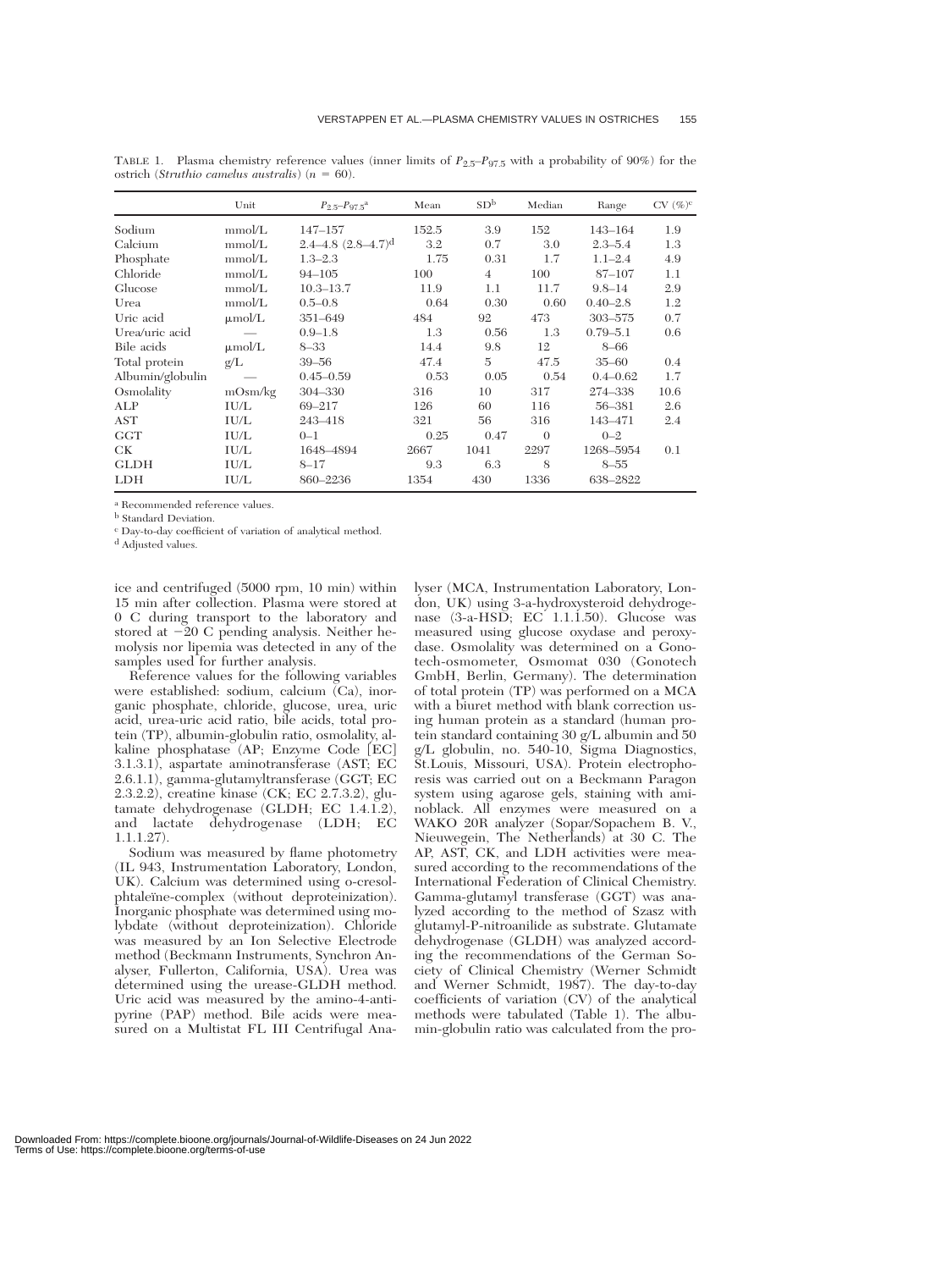TABLE 2. Spearman rank correlation values between variables.

| Calcium-Total protein | $0.7362$ $(P < 0.001)$   |
|-----------------------|--------------------------|
| CK—AST                | $0.7265$ $(P < 0.001)$   |
| LDH-AST               | $0.5230$ $(P < 0.001)$   |
| LDH—CK                | $0.6754$ ( $P < 0.001$ ) |
| LDH—Bile acids        | 0.5551 (P < 0.001)       |
|                       |                          |

tein electrophoresis, whereby pre-albumin and albumin were combined as albumin and globulin-fractions as globulin.

Reference values were established using a distribution free method (Rümke and Bezemer, 1972a, 1972b). For each variable the inner limits of the percentiles *P*2.5–*P*97.5 are presented with a probability of 90%. The correlation between plasma chemical variables was investigated using the Spearman rank correlation test  $(Table 2; Zar, 1984)$ . A least square regression line drawn from total calcium and total protein allowed derivation of an adjustment formula for calcium as reported previously (Lumeij, 1990). Significance was assumed at  $P < 0.05$ .

#### **Plasma potassium concentration**

Because plasma potassium concentrations in avian blood are strongly influenced by blood sample treatment (Lumeij, 1985) potassium concentration was studied separately. The influence of blood sample treatment on plasma potassium concentration in ostrich blood was studied in an experiment using six 24-mo-old ostriches. Housing and diet of the birds was as mentioned before. Blood samples were taken from the jugular vein and collected in heparinized vacuum tubes (lithium heparin). The uncentrifuged sample from each bird was immediately divided into two equal portions and stored at 0 C and 20 C respectively. Samples of each portion were centrifuged at 0, 10, 30, 60, and 120 min after collection. Immediately after centrifugation plasma was stored at 0 C pending analysis. Potassium concentrations were determined with an ion-selective device (Beckman Synchron CX-5CE, Beckman Instruments). The day-to-day CV of this method was 0.8%. None of these samples analyzed showed hemolysis or lipemia.

# **RESULTS**

Plasma chemistry reference values are reported in Table 1. A significant correlation was found between calcium (Ca) and total protein (TP)  $(r = 0.74; P < 0.001)$ . About 55%  $(R^2 = 0.548)$  of the variability



FIGURE 1. Significant relationship ( $r = 0.74$ ;  $P =$ 0.001;  $n = 60$ ) between total protein and calcium in plasma. The least square regression line is shown. About 55% of the variability in calcium was releated to the change in the plasma total protein concentration  $(R^2 = 0.548)$ . The adjustment formula for calcium was derived by adding the difference between the y-intercept value from the regression line and the normal mean for plasma calcium. The y-intercept value for total protein was -1.2, the mean for total plasma calcium was 3.2 mmol/L and the difference was 4.4. The slope of the regression line (0.09) was multiplied by the absolute value for total protein. The final formula is: adjusted  $Ca(mmol/L) = Ca(mmol/L)$  $-$  0.09 TP(g/L) + 4.4.

in plasma calcium concentration was related to the total protein concentration. A least square fit to the values of calcium and total protein gave the equation: Ca  $-1.24 + 0.09$  TP (Fig. 1).

The adjustment formula for calcium was derived by adding the difference between the y-intercept value from the regression line and the normal mean for plasma calcium. The y-intercept value for total protein was -1.2, the mean for total plasma calcium was 3.2 mmol/L and the difference was 4.4. The slope of the regression line (0.09) was multiplied by the absolute value for total protein. The final formula is: adjusted  $Ca(mmol/L) = Ca(mmol/L) 0.09$  TP( $g/L$ ) + 4.4 Spearman rank correlation factors between Ca-TP, CK-AST, LDH-AST, LDH-CK and LDH-Bile acids are shown in Table 2.

Initial potassium concentration, measured in the separately performed experiment, ranged between 3.7 and 5.1 mmol/ L. There were significant  $(P < 0.05)$  decreases compared to the initial potassium concentration at storage temperatures of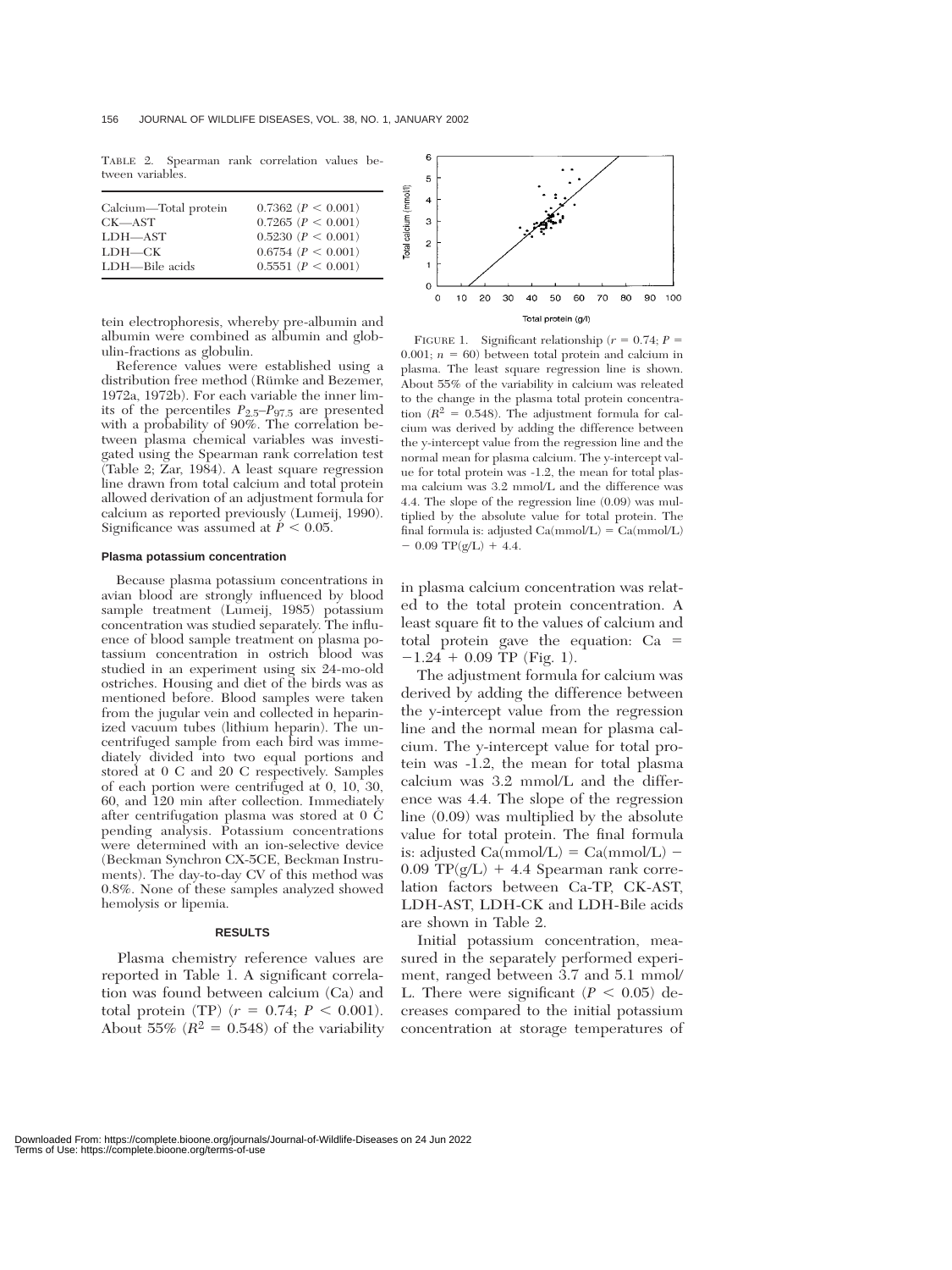|      |                 | $t = 1$ min | $t = 10$ min | $t = 30$ min | $t = 60$ min | $t = 120$ min |
|------|-----------------|-------------|--------------|--------------|--------------|---------------|
| 0C   | Change $(\%)^a$ | 0           | $-4.38$      | $-6.9$       | $-8.28$      | $-11.25$      |
|      | SD <sup>b</sup> | $\Omega$    | 2.04         | 3.49         | 3.76         | 4.43          |
|      | Mean $(mmol/L)$ | 4.47        | 4.28         | 4.15         | 4.08         | 3.95          |
|      | Range (mmol/L)  | $3.7 - 5.1$ | $3.5 - 4.9$  | $3.4 - 4.8$  | $3.4 - 4.6$  | $3.3 - 4.6$   |
|      | $SD \ (mmol/L)$ | 0.53        | 0.48         | 0.44         | 0.38         | 0.39          |
| 20 C | Change $(\% )$  | $\theta$    | $+8.25$      | $+12.88$     | $+17.0$      | $+19.78$      |
|      | <b>SD</b>       | $\theta$    | 3.15         | 3.78         | 3.16         | 4.05          |
|      | Mean $(mmol/L)$ | 4.47        | 4.82         | 5.03         | 5.22         | 5.33          |
|      | Range (mmol/L)  | $3.7 - 5.1$ | $4.1 - 5.4$  | $4.3 - 5.8$  | $4.5 - 6.0$  | $4.7 - 6.0$   |
|      | $SD \ (mmol/L)$ | 0.53        | 0.51         | 0.54         | 0.56         | 0.50          |

TABLE 3. The effect of storage time and temperature of uncentrifuged blood samples on plasma potassium concentration in ostriches (*Struthio camelus australis*  $(n = 6)$ ).

<sup>a</sup> Change  $% =$  mean decrease  $(-)$  or increase  $(+)$  as % of initial potassium concentration.

 $b$  SD = standard deviation.

20 C and significant  $(P < 0.05)$  increases compared to the initial potassium concentration at storage temperatures of 0 C (Table 3). In Table 1 the potassium concentration is not reported.

# **DISCUSSION**

Herein we present plasma chemistry reference values for ostriches. The inner limits of the percentiles  $P_{2.5}-P_{97.5}$  with a probability of 90% are reported. For biological data which do not have a Gaussian distribution, non-parametric statistics should be used to establish reference values (Rümke and Bezemer, 1972a, 1972b). The following variables showed a nonparametric distribution: calcium, chloride, glucose, urea, uric acid, bile acids, GGT, CK, GLDH, and LDH. When parametric methods would be used to establish reference values for these variables (mean 2 SD), these values would fall outside the range of observed values (Table 1). Alternatively, the use of nonparametric methods to establish reference values which show a normal distribution has no great consequence for clinical use (Table 1).

The advantage of heparinized blood is that it can be centrifuged immediately after collection and changes in the plasma chemical profile can be prevented, e.g., potassium and glucose concentrations. Nearly all routine hematologic and biochemical investigations can be performed with blood placed in lithium heparin. When serum is prepared for blood chemistry it has to stand for a certain period to allow coagulation, which can cause changes in the sample (Lumeij, 1985; Hochleithner, 1997). Reclotting of serum after separating serum from the clot is another problem that frequently occurs in avian blood (J. T. Lumeij, unpubl. data), including ostrich blood (H. T. Arts, pers. comm.). For these reasons plasma was preferred above serum. Lumeij and MacLean (1996) demonstrated a highly significant correlation between plasma and serum TP in pigeon blood ( $P < 0.001$ ;  $R = 0.99$ ;  $n = 50$ ). They showed that the concentration of total protein in avian plasma is about 1.5 g/ L higher compared to serum because the former contains fibrinogen.

There are significant differences between TP concentrations when different standards are used, such as human, bovine, pigeon, and chicken standards, although there is a high correlation between the results obtained with the various standards (Spano et al., 1988; Lumeij et al., 1990). When a pigeon standard was used to determine serum TP concentration with the biuret method, values were significantly higher than values found with the biuret method using the human standard, but there was a high correlation (Lumeij et al., 1990). Spano et al. (1988) on the other hand, found consistently lower TP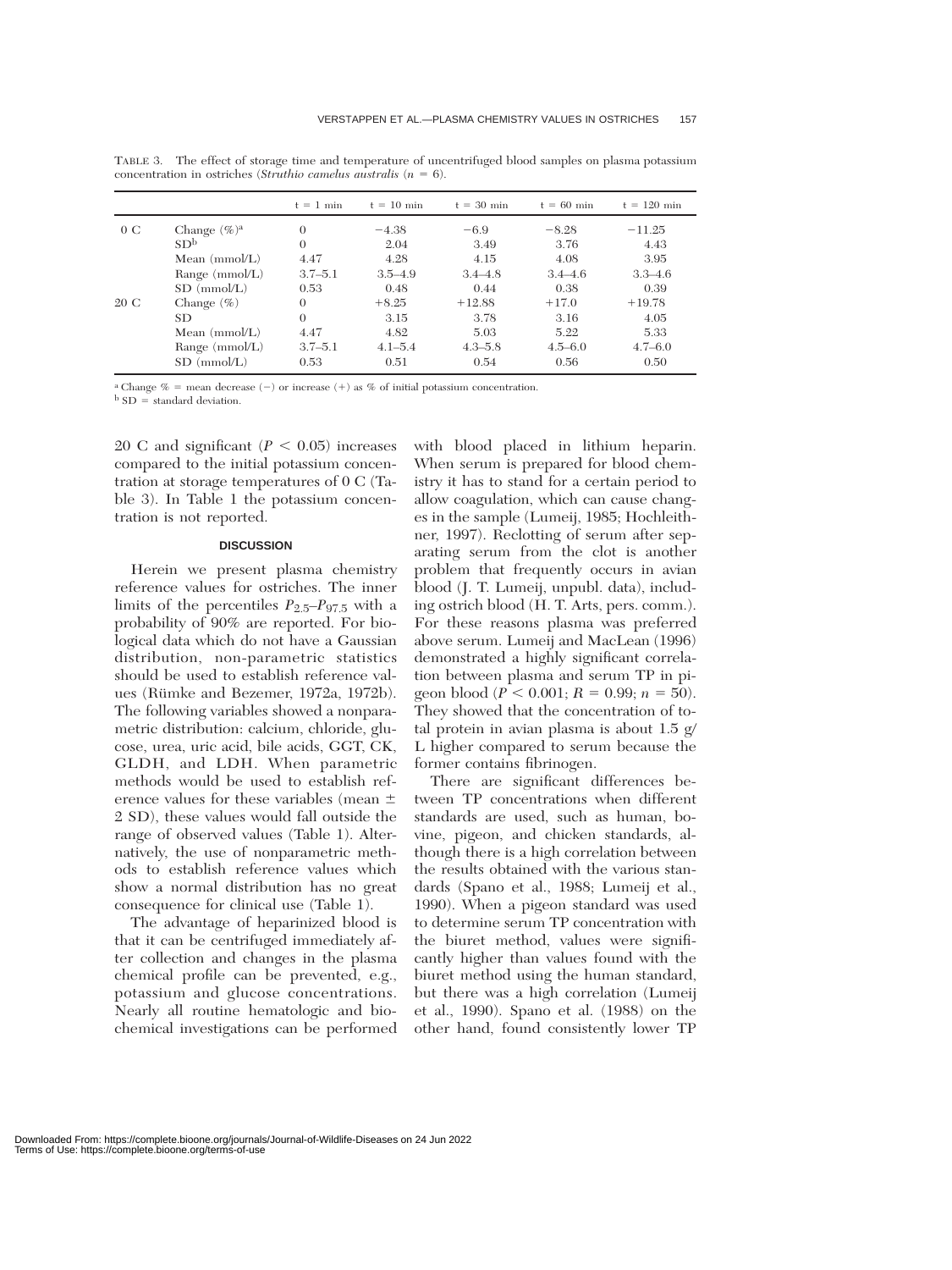values in chicken serum with the use of a chicken standard than with a bovine standard. Because the use of a species-specific standard for all avian species is not realistic and because a high correlation exists between the results obtained with the various standards in the present study, recommendations of Kaneko et al. (1997) were followed. Total protein reference values for various avian species should be established using the most commonly used standard, namely the human standard (Lumeij, 1997).

A formula for the calculation of the cal $cium - total protein relation is presented.$ The findings show that it is useful to apply a correction formula when low or high plasma total protein values are found. Although plasma calcium concentration can be interpreted more precisely with this adjustment formula, it should be realized that changes in total protein in diseased birds may not always reflect the protein portion that binds the calcium and therefore the correction formula is not flawless.

Age of the animals strongly influences some values, especially total protein (Levy et al., 1989). Total protein concentration is highly correlated to calcium concentration as shown in this study (Table 2). The higher calcium concentration measured in our study compared to the calcium concentrations presented in previous articles is most likely caused by age related factors in total protein concentration. The correction formula can be used to correct the calcium concentration for total protein.

Glucose concentration in most studies, including ours, was higher compared to the study of Mushi et al. (1998), most likely due to the fact that they stored the serum blood sample for one hour at 20 C.

It has been well documented that avian plasma potassium concentrations are strongly affected by storage time and temperature (Lumeij, 1997). Because of the strong influence of storage time and temperature the plasma potassium concentrations are not reported in Table 1. Results of the separately performed experiment

are reported in Table 3. This study showed that ostrich blood also should be centrifuged immediately after collection. Compared to the study of Levy et al. (1989), the potassium level in our study was higher. Exact time between sampling and separating plasma from cells in the study of Levy et al. (1989) is unknown. Changes in plasma potassium concentrations are caused by a shift of potassium into or out of the blood cells. The latter is especially prominent with lysis of red blood cells, although hemolysis was not seen in the samples from this study. The need to use plasma rather than serum to enable immediate separation of plasma from the blood cells seems not to be completely realized by the veterinary community, as can be illustrated by a recent article on plasma chemistry in mourning doves (*Zenaida macroura*) in this journal where blood was collected by cardiac puncture in euthanazed animals and plasma and cells separated within 4 hours after collection (Schulz et al., 2000). Plasma potassium concentrations up to 14 mmol/L were reported as reference values in this species. Considering the above arguments, reevaluation of these reported values seems appropriate.

In Table 2 Spearman rank correlation factors are shown. Especially CK-AST and CK-LDH are highly correlated to each other. This is probably because CK, AST and LDH are all related to muscle mass. There is no correction formula for these enzymes because half-time-values  $( = t_{1/2})$ differ considerably. For example,  $t_{1/2}$  of LDH in birds has been shown to be much shorter than  $t_{1/2}$  of AST in birds and therefore the time of blood collection is of great influence on the values (Lumeij et al., 1988).

Plasma AST and CK concentrations were high in our study. This might have been caused by high muscle activity and capture-induced stress. Collection of blood was performed without penetrating skeletal muscle during venipuncture. There is a strong correlation between AST and CK as shown in Table 2.